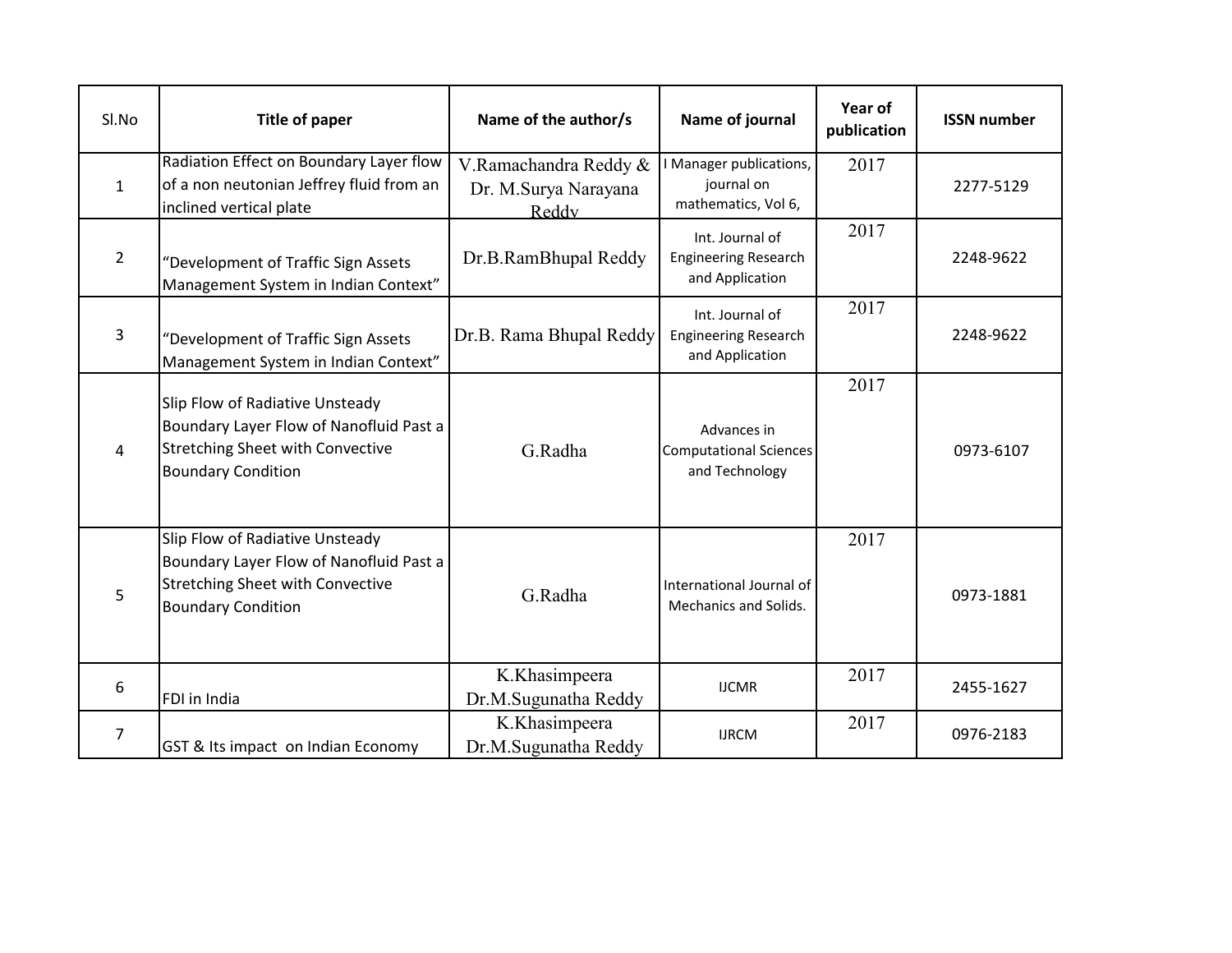| 8  | Unsteady Periodic Flow of Viscous Fluid<br>Through a Porous Planner Channel With<br>Heat Generation Under The Influence of<br>Transverse Magnetic Field"                                                        | Dr.B.RamBhupal Reddy    | Int. Journal of<br>Advanced research in<br>Engineering and<br>Technology (IJARET),<br><b>UGC Ref number:</b><br>48673 | 2018 | 0976-6499, (Print)<br>0976-6480 |
|----|-----------------------------------------------------------------------------------------------------------------------------------------------------------------------------------------------------------------|-------------------------|-----------------------------------------------------------------------------------------------------------------------|------|---------------------------------|
| 9  | "The Effect of Maganetic Field and<br>Thermal Radiation on Natural<br><b>Convection flow of Viscous</b><br>Incompressible Fluid From a Vertical<br>Plate through Porous Medium with<br><b>Constant Suction"</b> | Dr.B. Rama Bhupal Reddy | Int. Journal for<br>Research in Engineering<br>application and<br>management (IJREAM)<br>UGC Ref number:<br>64077     | 2018 | 2454-9150                       |
| 10 | "Dufour Effect on Unsteady MHD<br>Convective Heat and Mass Transfer past<br>A Semi-infinite Vertical Permeable<br>Moving Plate"                                                                                 | Dr.B. Rama Bhupal Reddy | Journal of Computer<br>and Mathematical<br>Sciences UGC Ref<br>number: 44720                                          | 2018 | 2319-8133                       |
| 11 | "Dufour Effect On Unsteady Free<br>Convective Flow Past An Inclined<br>Permeable Moving Surface With Aligned<br>Magnetic Field"                                                                                 | Dr.B. Rama Bhupal Reddy | Journal Of Emerging<br><b>Technologies And</b><br>Innovative Research<br>(JETIR),<br>UGC Ref number:63975             | 2018 | 2349-5162                       |
| 12 | "Losses Minimization In Power Systems<br>Using Unified Power Flow Controller                                                                                                                                    | Dr.B. Rama Bhupal Reddy | International Journal of<br>Management,<br><b>Technology And</b><br>Engineering<br>UGC Ref number:45550               | 2018 | 2249-7455                       |
| 13 | <b>Transportation Problem using Fuzzy</b><br>New Method                                                                                                                                                         | Dr.B. Rama Bhupal Reddy | International Journal of<br>Management<br><b>Technology And</b>                                                       | 2018 | 2249-7455                       |
| 14 | "Feasibility of Fuzzy New Method in<br>finding Initial Basic Feasible Solution for<br>a Fuzzy Transportation Problem"                                                                                           | Dr.B. Rama Bhupal Reddy | Journal of Computer<br>and Mathematical<br>UGC Ref<br>Sciences,<br>number: 44720                                      | 2018 | 2319-8133                       |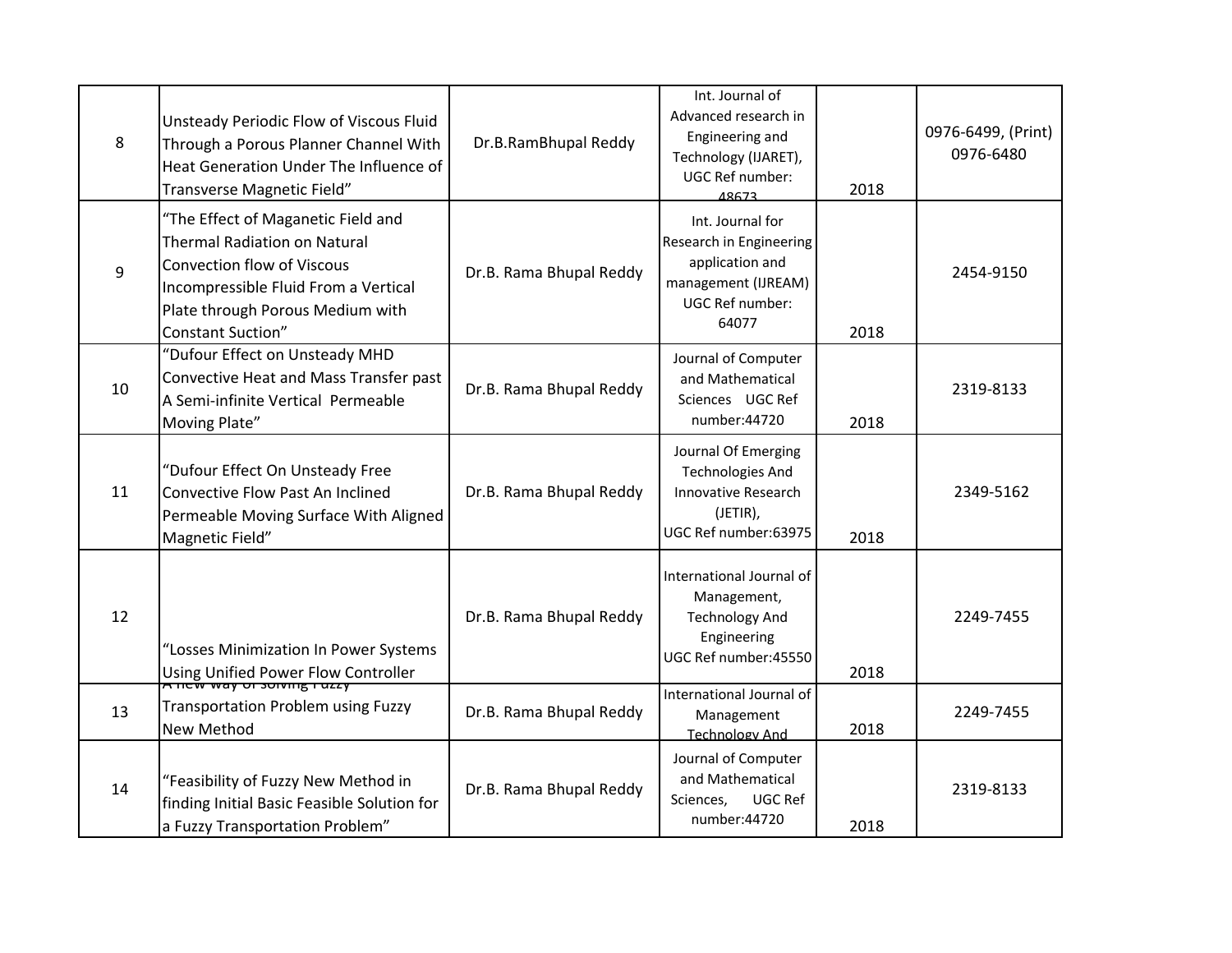| 15 | "Variation of flow rate in laminar flow<br>over a moving infinite vertical porous<br>plate in the constant heat flux"                                      | Dr.B. Rama Bhupal Reddy | Journal Of Emerging<br><b>Technologies And</b><br><b>Innovative Research</b><br>(JETIR),<br>UGC Ref number:63975               | 2018 | 2349-5162  |
|----|------------------------------------------------------------------------------------------------------------------------------------------------------------|-------------------------|--------------------------------------------------------------------------------------------------------------------------------|------|------------|
| 16 | "Chemical reaction effect on unsteady<br>MHD flow past an infinite vertical<br>porous plate in the presence of heat<br>absorption"                         | Dr.B. Rama Bhupal Reddy | International Journal of<br>Advanced Research in<br>Engineering and<br>Technology (IJARET),<br><b>UGC Ref number:</b><br>48673 | 2018 | 0976-6499  |
| 17 | "Unsteady Flow of Newtonian Fluid<br>through Porous Medium in Two Vertical<br><b>Cylinders with an Inclined Magnetic</b><br>field"                         | Dr.B. Rama Bhupal Reddy | Journal of Computer<br>and Mathematical<br>UGC Ref<br><b>Sciences</b><br>number:44720                                          | 2018 | 2319-8133  |
| 18 | "Unsteady MHD Convective flow of<br>Rivlin-Ericksen Fluid over an Infinite<br>Vertical Porous Plate with Absorption<br><b>Effect and Variable Suction"</b> | Dr.B. Rama Bhupal Reddy | International Journal of<br><b>Applied Engineering</b><br>Research<br>UGC Ref number:64529                                     | 2018 | 0973-4562  |
| 19 | Dufour effect on unsteady MHD<br>convective heat and mass transfer past<br>a semi-infinite vertical permeable<br>moving plate.                             | G.Sreedhar              | Journal of Computer<br>and Mathematical<br>Sciences, 9 (12).<br>UGC Ref number: 44720                                          | 2018 | 2319-8133  |
| 20 | Dufour effect on unsteady free<br>convective flow past an inclined<br>permeable moving surface with aligned<br>magnetic field.                             | G.Sreedhar              | Journal of Emerging<br>Technologies and<br>Innovative Research<br>(JETIR), 5 (12).<br>UGC Ref number:63975                     | 2018 | 2349-5162. |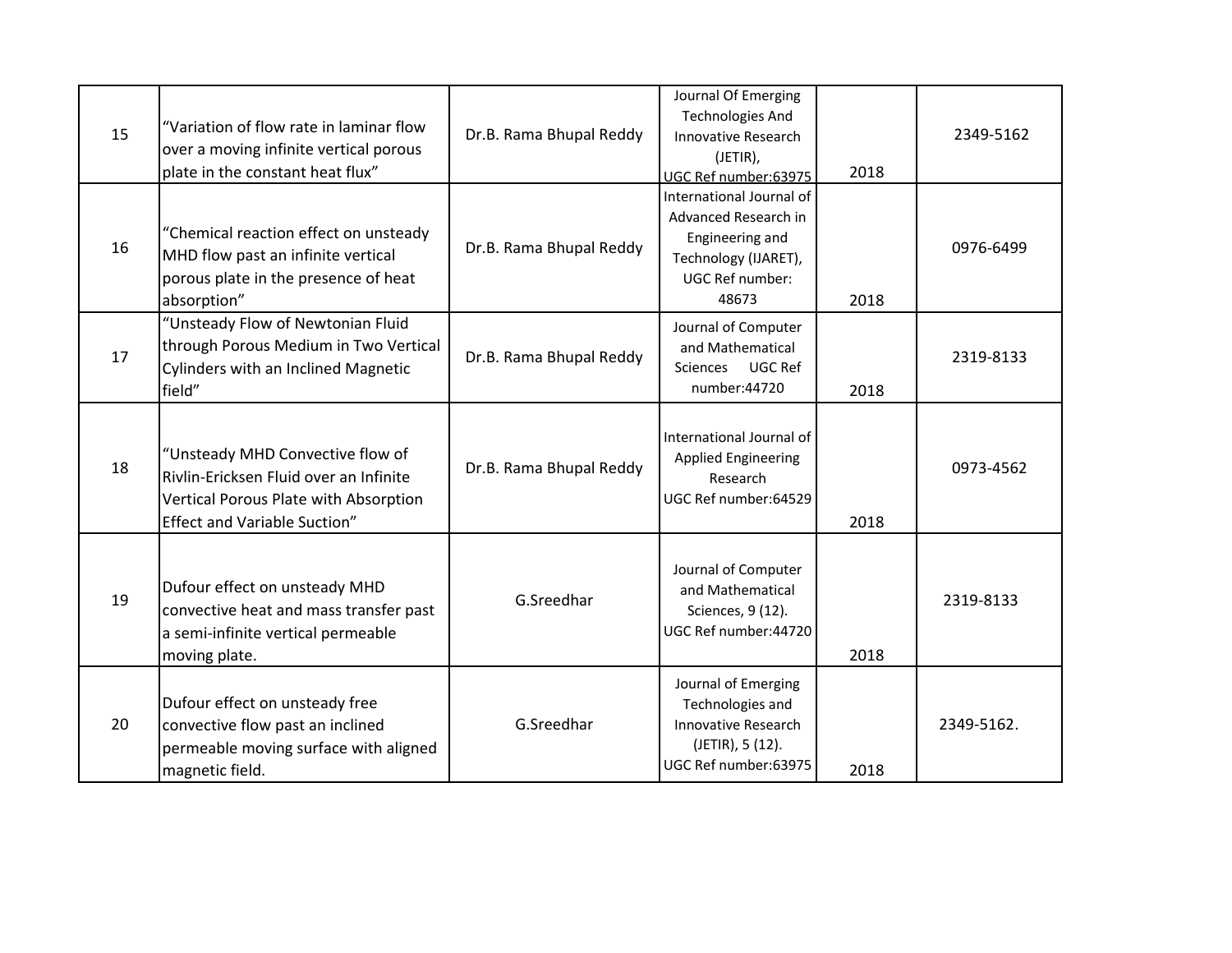| 21 | On the Additive and Multiplicative<br>structures of Regularity and Unit<br>element                                                                                                                                     | Dr.N.Sulochana          | International Journal<br>for Research in<br><b>Engineering Application</b><br>& Management<br>UGC Ref number:64077                | 2018 | 2454-9150 |
|----|------------------------------------------------------------------------------------------------------------------------------------------------------------------------------------------------------------------------|-------------------------|-----------------------------------------------------------------------------------------------------------------------------------|------|-----------|
| 22 | Unsteady Periodic Flow of Viscous Fluid<br>Through a Porous Planner Channel With<br>Heat Generation Under The Influence of<br>Transverse Magnetic Field"                                                               | Dr.B. Rama Bhupal Reddy | Int. Referred Journal of<br>Engineering and<br>science (IRJES),<br>UGC Ref number: 48673                                          | 2018 | 0976-6480 |
| 23 | "Secured random bit size Encryption<br>Algorithm for Wireless Sensor Data<br>Transmission"                                                                                                                             | Dr.B. Rama Bhupal Reddy | International Journal of<br>Advanced Research in<br>Engineering and<br>Technology (IJARET), 10<br>UGC Ref<br>(1).<br>number:48673 | 2018 | 2456-3307 |
| 24 | "The Effect of Maganetic Field and<br><b>Thermal Radiation on Natural</b><br><b>Convection flow of Viscous</b><br>Incompressible Fluid From a Vertical<br>Plate through Porous Medium with<br><b>Constant Suction"</b> | Dr.B. Rama Bhupal Reddy | Int. Journal of Scietfic<br>research in computer<br>science, Engineering<br>and Information<br>Technology<br>UGC Ref number:64077 | 2018 | 2454-9150 |
| 25 | "Thermal Radiation and Heat<br>Absorption on Transient MHD free<br>Convection flow Embedded in a Porous<br>Medium with Exponentially Decaying<br>Wall Temperature"                                                     | Dr.B. Rama Bhupal Reddy | Int. Journal for<br>Research in Engineering<br>application and<br>management (IJREAM)<br>UGC Ref number:64077                     | 2018 | 2454-9150 |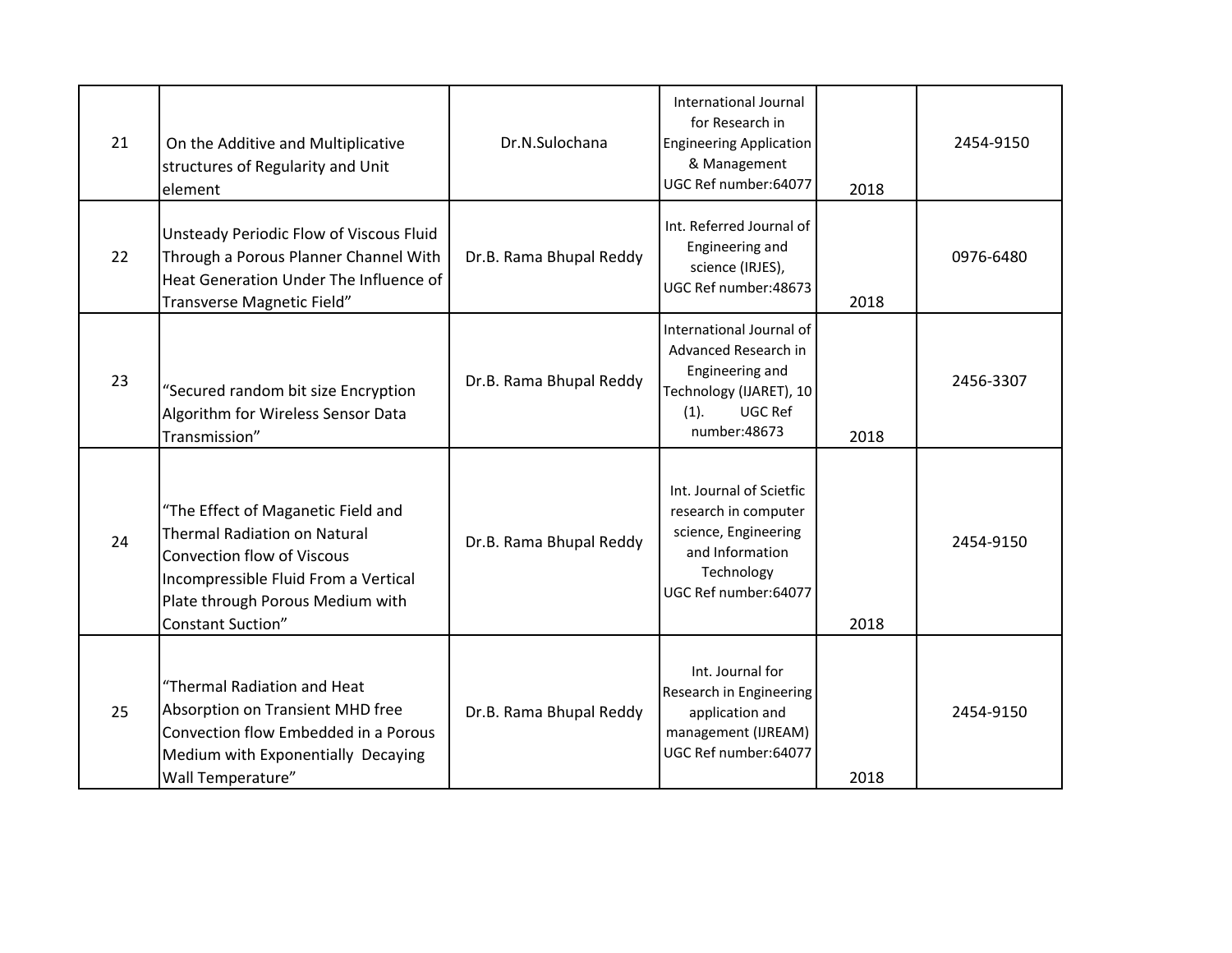| 26 | On the Additive and Multiplicative<br>structures of Regularity and Unit<br>element                                                                                                                                     | Dr.N.Sulochana          | International Journal<br>for Research in<br><b>Engineering Application</b><br>& Management<br>UGC Ref number:64077 | 2018 | 2454-9150              |
|----|------------------------------------------------------------------------------------------------------------------------------------------------------------------------------------------------------------------------|-------------------------|--------------------------------------------------------------------------------------------------------------------|------|------------------------|
| 27 | Unsteady Periodic Flow of Viscous Fluid<br>Through a Porous Planner Channel With<br>Heat Generation Under The Influence of<br>Transverse Magnetic Field"                                                               | Y. Satheesh Kumar Reddy | Int. Journal of<br>Advanced research in<br>Engineering and<br>Technology (IJARET),<br>UGC Ref number: 48673        | 2018 | 0976-6480              |
| 28 | "The Effect of Maganetic Field and<br><b>Thermal Radiation on Natural</b><br><b>Convection flow of Viscous</b><br>Incompressible Fluid From a Vertical<br>Plate through Porous Medium with<br><b>Constant Suction"</b> | Y. Satheesh Kumar Reddy | Int. Journal for<br>Research in Engineering<br>application and<br>management (IJREAM)<br>UGC Ref number:64077      | 2018 | 2454-9150,             |
| 29 | "Unsteady periodic Flow of viscous<br>Fluid Throuugh a Porous planner<br><b>Channel With Heat Generation Under</b><br>The Influence Of Transvrse Magnetic<br>Field."                                                   | Dr.B. Rama Bhupal Reddy | International journal of<br>Advanced research in<br>Engineering and<br>Technology<br>UGC Ref number: 48673         | 2018 | 0976-6499<br>0976-6480 |
| 30 | "Secure Wireless Sensor Data<br>Transmission And Storage With Novel<br>Modified Dh-Ecc Algorithm"                                                                                                                      | Dr.B.RamBhupal Reddy    | International Journal Of<br><b>Current Engineering</b><br>And Scientific Research                                  | 2018 | 2393-8374              |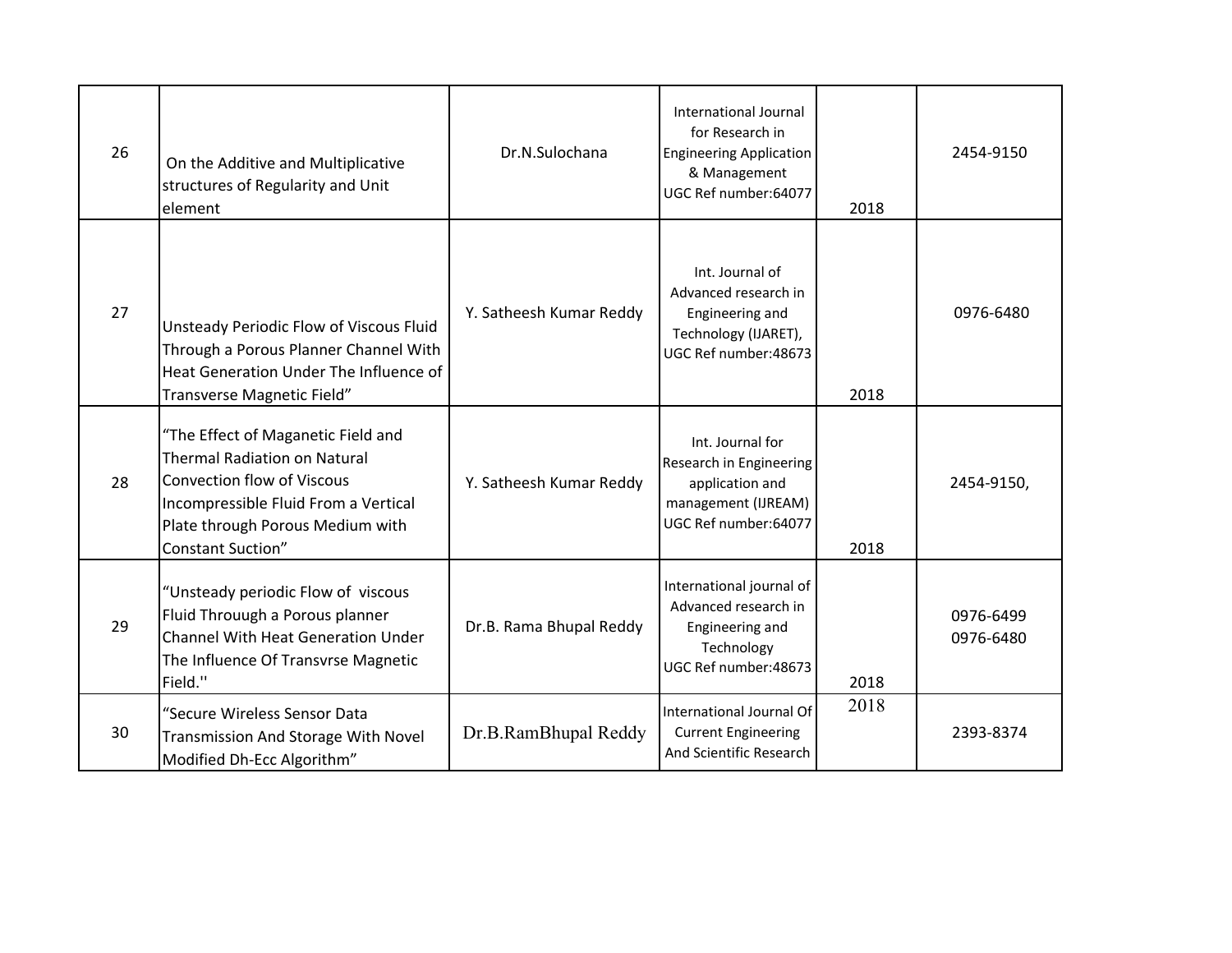| 31 | "Unsteady Magnetohydrodynamic<br>Convective Heat and Mass Transfer in a<br>Boundary Layer Slip Flow Past an<br>Inclined Permeable Surface in The<br>Presence of Chemical Reaction and<br>Thermal Radiation" | Dr.B.RamBhupal Reddy                                   | Int. Referred Journal of<br>Engineering and<br>science (IRJES),                                           | 2018 | 2319-1821             |
|----|-------------------------------------------------------------------------------------------------------------------------------------------------------------------------------------------------------------|--------------------------------------------------------|-----------------------------------------------------------------------------------------------------------|------|-----------------------|
| 32 | "Secured random bit size Encryption<br>Algorithm for Wireless Sensor Data<br>Transmission"                                                                                                                  | Dr.B.RamBhupal Reddy                                   | Int. Journal of Scietfic<br>research in computer<br>science, Engineering<br>and Information<br>Technology | 2018 | 2456-3307             |
| 33 | Heat and Mass Transfer analysis of<br>Buongiorno's model nanofluid over<br>linear and non-linear stretching surface<br>with thermal radiation and chemical<br>reaction                                      | V.Ramachandra Reddy &<br>Dr. M.Surya Narayana<br>Reddy | Research Journal of<br>Pharmacy and<br>Technology (RJPT)                                                  | 2018 | -36189 Scopus indexed |
| 34 | Muthoot Fincrop and its Micro Finance                                                                                                                                                                       | K.Khasimpeera<br>Dr.M.Sugunatha Reddy                  | <b>IJCMR</b>                                                                                              | 2018 | $2455 - 1627$         |
| 35 | The customer's awareness towards Tally<br>ERP.9 in Kadapa district of Andhra<br>Pradesh                                                                                                                     | K.Khasimpeera<br>Dr.M.Sugunatha Reddy                  | <b>IJHSR</b>                                                                                              | 2018 | $2455 - 2070$         |
| 36 | "Secure Wireless Sensor Data<br>Transmission And Storage With Novel<br>Modified Dh-Ecc Algorithm"                                                                                                           | Dr.B. Rama Bhupal Reddy                                | International Journal Of<br><b>Current Engineering</b><br>And Scientific Research                         | 2018 | 2393-8374             |
| 37 | MHD BOUNDARY LAYER HEAT AND<br>MASS TRANSFER CHARACTERISTICS OF<br>NANOFLUID OVER A VERTICAL CONE<br>UNDER CONVECTIVE BOUNDARY<br><b>CONDITION</b>                                                          | V.Ramachandra Reddy &<br>Dr. M.Surya Narayana<br>Reddy | International Journal of<br>Mathematical Archive-,<br>80-89                                               | 2018 | $2229 - 5046$         |
| 38 | MHD Boundary Layer Heat and Mass<br>Transfer Flow Ofnanofluid Through<br>Porous Media Over an Inclined Plate<br>with Chemical Reaction                                                                      | V.Ramachandra Reddy &<br>Dr. M.Surya Narayana<br>Reddy | International Journal of<br><b>Mathematics Trends</b><br>and Technology                                   | 2018 | 2231-5373             |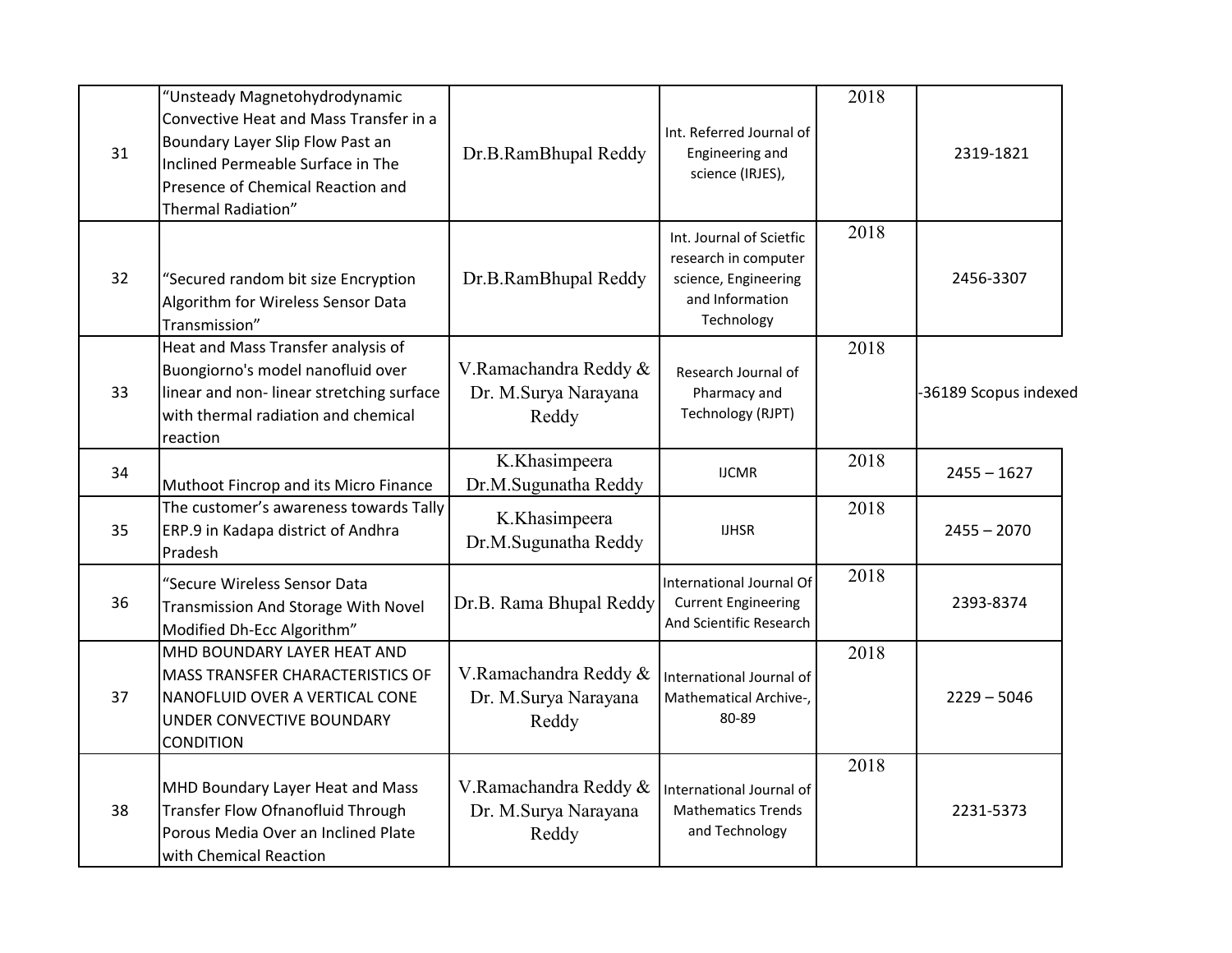| 39 | "Unsteady Magnetohydrodynamic<br>Convective Heat and Mass Transfer in a<br>Boundary Layer Slip Flow Past an<br>Inclined Permeable Surface in The<br>Presence of Chemical Reaction and<br>Thermal Radiation", | Y. Sathee Sh Kumar Reddy | Int. Referred Journal of<br>Engineering and<br>science (IRJES),                                                                   | 2018 | 2319-1821 |
|----|--------------------------------------------------------------------------------------------------------------------------------------------------------------------------------------------------------------|--------------------------|-----------------------------------------------------------------------------------------------------------------------------------|------|-----------|
| 40 | Slip Flow and Convective Heat Transfer<br>of The Carreau Fluid Over a Radially<br><b>Stretching Sheet</b>                                                                                                    | G.Radha                  | International Journal of<br><b>Mathematics Trends</b><br>and Technology (IJMTT)                                                   | 2018 | 2231-5373 |
| 41 | <b>GST</b>                                                                                                                                                                                                   | Dr.M.Sugunatha Reddy     | <b>IJHSSR</b>                                                                                                                     | 2018 | 2455-2070 |
| 42 | "Hall effects on MHD Rotating flow of<br>Nano-fluid over a Semi-infinite vertical<br>moving plate"                                                                                                           | Dr.B. Rama Bhupal Reddy  | International Journal of<br>Advanced and<br>Innovative Research<br>UGC Ref number:63579                                           | 2019 | 2394-7780 |
| 43 | "Heat and Mass Transfer on MHD Flow<br>of Second Grade Fluid Past A Vertical<br>Porous Plate"                                                                                                                | Dr.B. Rama Bhupal Reddy  | <b>Bulletin of Pure and</b><br><b>Applied Sciences</b><br>UGC Ref number:9585                                                     | 2019 | 9706577   |
| 44 | "Variation of Flow Rate in Laminar Flow<br>over a Moving infinite vertical porous<br>plate in the constant Heat Flux",                                                                                       | Y.SatheeSh Kumar Reddy   | Journal of Emerging<br>Technologies and<br>Innovative Research.<br>(JETIR),<br>UGC Ref number:63975                               | 2019 | 2349-5162 |
| 45 | Chemical reaction effect on unsteady<br>MHD flow past an infinite vertical<br>porous plate in the presence of heat<br>absorption.                                                                            | G.Sreedhar               | International Journal of<br>Advanced Research in<br>Engineering and<br>Technology (IJARET), 10<br>UGC Ref<br>(1).<br>number:48673 | 2019 | 0976-6480 |